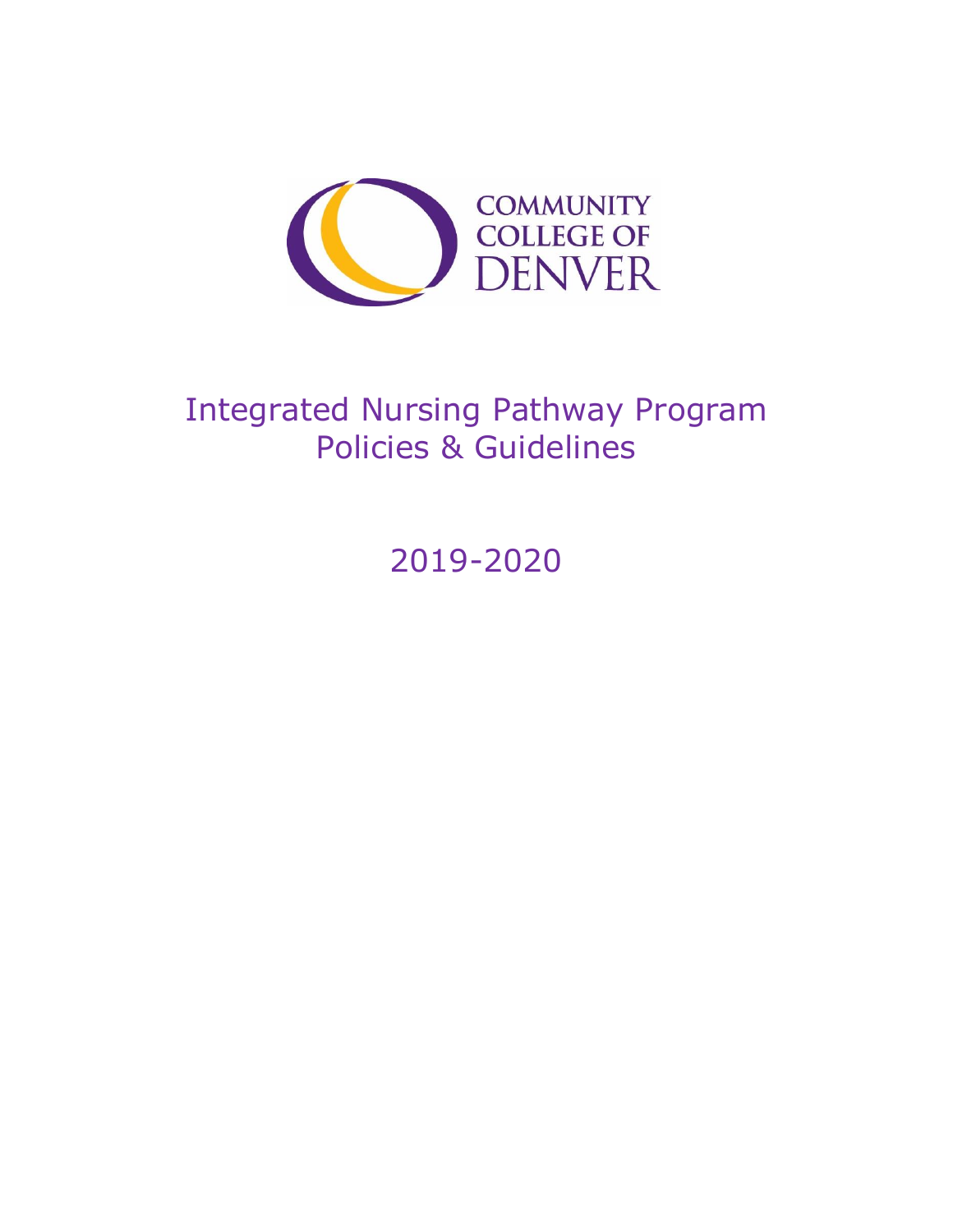# Contents

| Clinical Requirements for the University of Colorado College of Nursing  8 |
|----------------------------------------------------------------------------|
|                                                                            |
|                                                                            |
|                                                                            |
|                                                                            |
|                                                                            |
|                                                                            |
|                                                                            |
|                                                                            |
|                                                                            |
|                                                                            |
|                                                                            |
|                                                                            |
|                                                                            |
|                                                                            |
|                                                                            |
|                                                                            |
|                                                                            |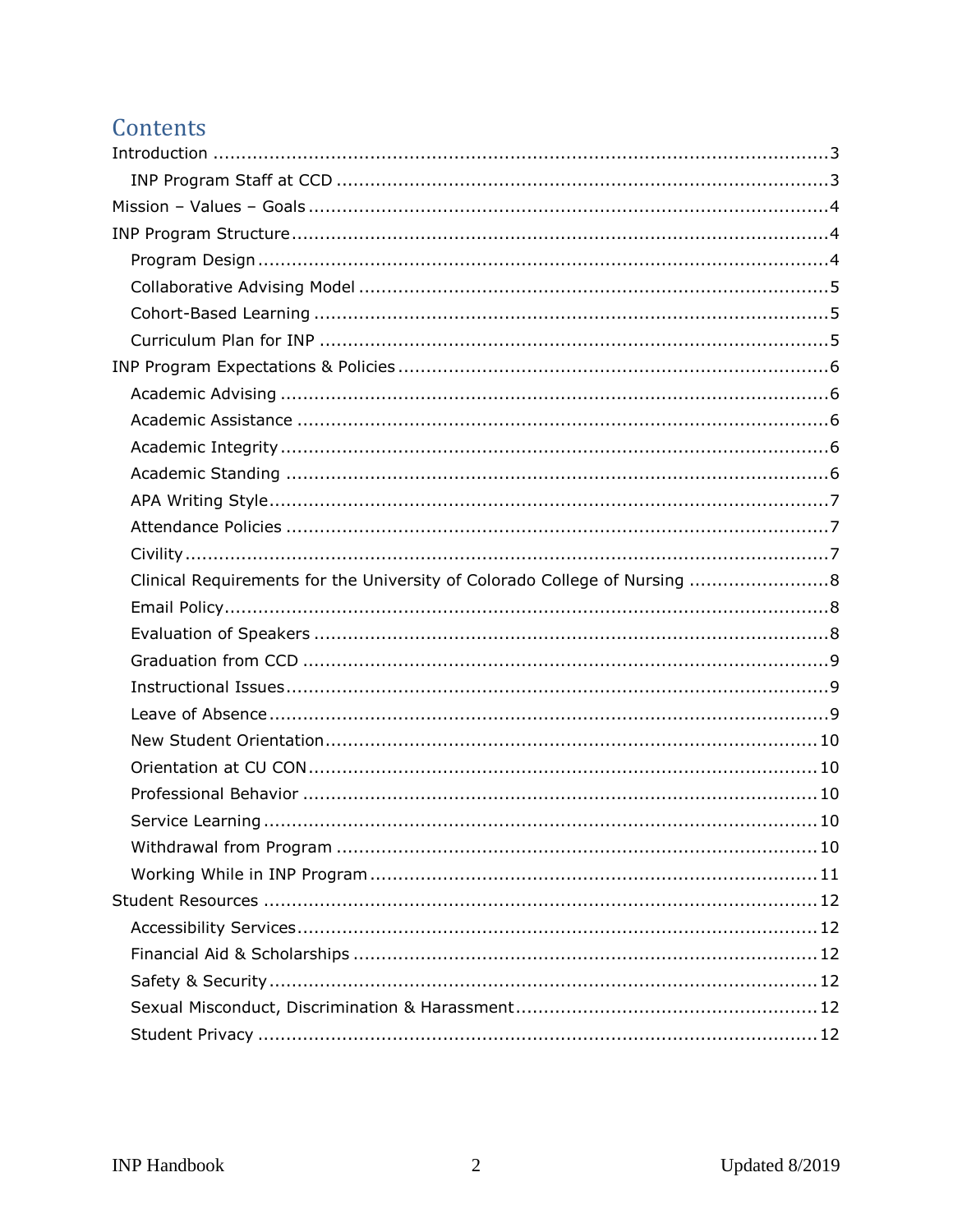### **Introduction**

<span id="page-2-0"></span>The Integrated Nursing Pathway (INP) program, was initially established in 2010 in collaboration with the University of Colorado, College of Nursing (CU CON) and the Community College of Aurora as a way to provide access to a Bachelor's of Science degree in Nursing to qualified community college students who might not otherwise have such access. In 2013, the Community College of Denver (CCD) also joined with CU CON in establishing the INP program on this campus.

Since this program is unique in many ways, guidelines and policies have been developed that are also unique and specific to this program. This guidebook serves as a resource to address any questions or concerns that may arise when searching for information or answers to questions regarding the INP program while at CCD.

Students who are accepted into the INP program are expected to adhere to the policies for the INP program both at CCD and the CU CON, as well as to other applicable general student policies for CCD. Visit [CCD's college catalog](http://www.ccd.edu/docs/ccd-catalog) for listing of all College policies that pertain to students.

See [CU Denver's Student Handbook](http://www.ucdenver.edu/academics/colleges/nursing/students/Documents/CONStudentHandbook%20%28Final%20rev%29%20%289%29.pdf) for a listing of the nursing professional behaviors and expectations: [http://www.ucdenver.edu/academics/colleges/nursing/students/Documents/](http://www.ucdenver.edu/academics/colleges/nursing/students/Documents/student-handbooks/all-student-handbook.pdf) [student-handbooks/all-student-handbook.pdf](http://www.ucdenver.edu/academics/colleges/nursing/students/Documents/student-handbooks/all-student-handbook.pdf)

### <span id="page-2-1"></span>**INP Program Staff at CCD**

Kathy Welsch, MA, RN, INP - Program Coordinator Community College of Denver - Lowry Campus, [Kathy.Welsch@ccd.edu](mailto:Kathy.Welsch@ccd.edu) | 303.365.8304

Fida Obeidi, Ph.D. – Dean, Center for Health and Natural Sciences Community College of Denver [Fida.Obeidi@ccd.edu](mailto:Fida.Obeidi@ccd.edu) | 303.365.8388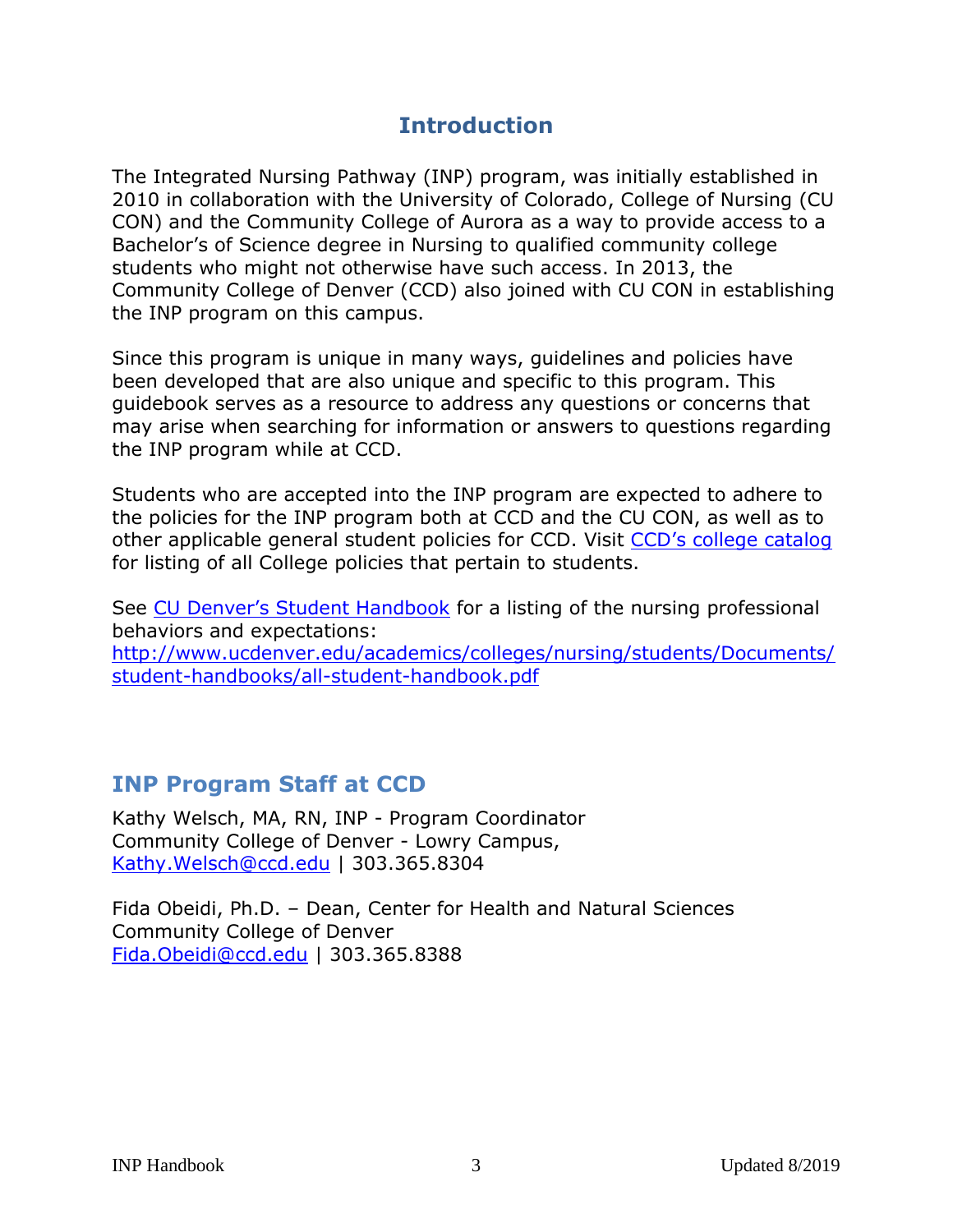#### **Mission – Values – Goals**

#### <span id="page-3-0"></span>**INP Mission**

The INP program's mission aligns with the overall mission of Community College of Denver (CCD provides our diverse community an opportunity to gain higher education and achieve personal success in a supportive and inclusive environment) and to provide excellent preparation for the prenursing student to integrate into the University of Colorado College of Nursing.

#### **INP Values**

The INP program values:

- Integrity
- Commitment
- Diversity
- Critical Thinking
- Social Awareness
- Cultural Sensitivity
- Teamwork

#### **INP Goals**

INP Program goals prepare students to move into more technical nursing courses at CU CON. Students should be able to:

- Think Critically
- Write Analytically
- Communicate Effectively
- Work Collaboratively
- Be Personally Responsible

#### View [CCD's Mission, Values and](https://www.ccd.edu/about-ccd/vision-mission-strategic-plan) Strategic Plan.

<span id="page-3-1"></span>V[iew the CU College of Nursing's Mission,](http://www.ucdenver/academics/colleges/nursing/about-us/Pages/Mission.aspx) Vision and Values.

#### **INP Program Structure**

#### <span id="page-3-2"></span>**Program Design**

The Integrated Nursing Pathway program provides outstanding preparation for professional nursing practice. Designed to increase access for community college students to a bachelor's degree in nursing, it emphasizes the value of a diverse student population as a way of achieving excellence in practice.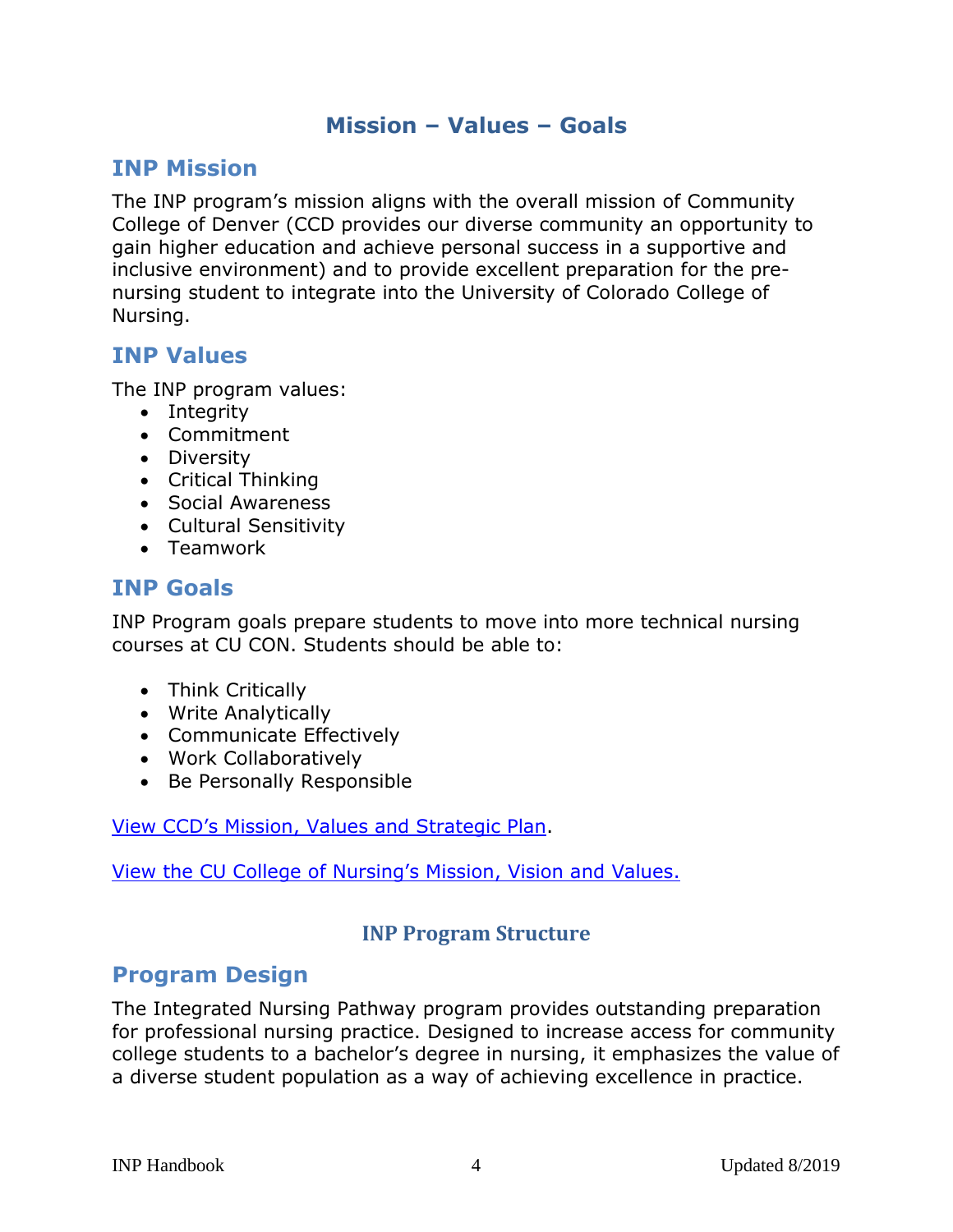The program is designed so that students start the cohort-based program at CCD and finish at CU CON. After graduating with their associate's degree (60 credit hours are applied from prerequisite classes and classes within the program), students transition and integrate into the University of Colorado College of Nursing to participate in nursing classes with the college's traditional nursing students.

### <span id="page-4-0"></span>**Collaborative Advising Model**

Unique to this program is the collaborative-advising model. Two advisors, one from CCD and one from CU CON, work collaboratively to support students from the start of the program through graduation from CU. Advising consists of, but is not limited to: individual meetings to assess academic or cohort issues, workshops on program specific topics, financial aid information, writing and study skills assistance and transition issues. Students have access to the advisors on either campus, often before and after their Nursing Profession (NUR) class.

### <span id="page-4-1"></span>**Cohort-Based Learning**

Another advantage of the INP program is the concept of cohort-based learning. In this style of learning all students accepted into the program take all courses together.

The cohort-based model of learning is advantageous to students by

- Improving academic performance
- Increasing exposure to diverse ideas and perspectives
- Providing an opportunity to learn from one another
- Creating professional ties that may benefit students after graduation

Within the NUR course, CCD students are socialized to the field of nursing, become familiar with the CU faculty and campus, and are prepared to transition to CU in the summer semester. After graduation from CCD, students' progress to CU CON with their cohort, having had the benefit of two full semesters of integrated group work and the knowledge and camaraderie that comes from such a learning environment.

#### <span id="page-4-2"></span>**Curriculum Plan for INP**

The INP Program Coordinator will send out the list of classes to the new INP students upon notification of acceptance to the program. Students must be able to attend the courses as they are listed and have options in place should unexpected events occur. This includes daycare issues, work schedules or any other courses that interfere with the set courses in the program.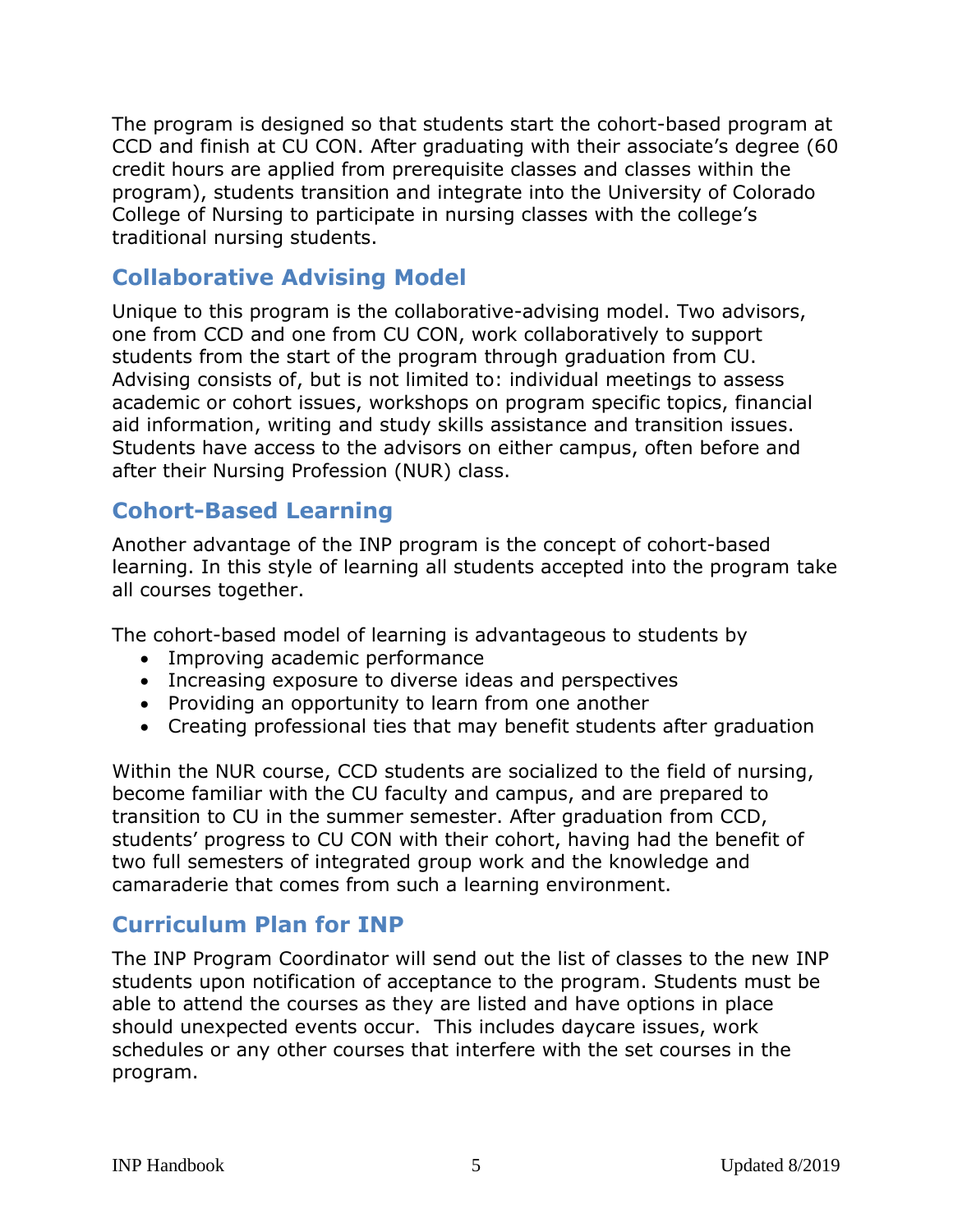### **INP Program Expectations & Policies**

### <span id="page-5-1"></span><span id="page-5-0"></span>**Academic Advising**

Students will meet with the CCD INP program coordinator and the advisor from CU, at least once during each semester. These meetings are to assess the progress of the student, discuss any academic or personal concerns that are affecting their progression in the program, and for the advisors and students to become better acquainted. The first meeting will take place within the first two months of the program, and if necessary, another meeting will take place towards the end of the semester. Students will meet with the advisors again during the second semester. Students are always welcome to meet with their advisors at any time during the program, both while at CCD and at CU.

### <span id="page-5-2"></span>**Academic Assistance**

Students in the INP program will be able to take advantage of the tutors, workshops, and advising services while at CCD and at CU CON. Tutoring is offered at CCD through the following departments: Excel Zone – located in Confluence Building, Suite 401 (offering math tutoring, the Writing Center, ESL and reading and study strategies, and navigating D2L), the Science Resource Office (SRO), room SI-1019 in the Science building. "Brainfuse" Online Tutoring services are also available and access can be made through D2L. View more information about the Excel Zone at [CCD.edu/Excel.](https://www.ccd.edu/org/excel-zone)

### <span id="page-5-3"></span>**Academic Integrity**

Students are expected to be responsible, ethical and honest in their academic work. Guidelines for academic integrity, as described in the CCD catalog at [Catalog.CCD.edu,](http://www.catalog.ccd.edu/) will be enforced according to these policies, including the consequences of violation of these policies. Students will be responsible for reading the policy on Academic Integrity as well as the Student Code of Conduct at [CCD.edu/StudentCode.](http://www.ccd.edu/administration/non-academic-departments/office-student-conduct/student-code-conduct)

### <span id="page-5-4"></span>**Academic Standing**

Good academic standing is defined as obtaining a cumulative GPA of 3.0 or higher, based on all course attempts at all college-level classes. Students must maintain this level of GPA before they can transition to CU. Failure to remain in good academic standing may result in dismissal from the INP program.

### **Academic Success**

The following are expectations of students in the INP program:

 A minimum cumulative Grade Point Average (GPA) of 3.0 must be obtained by the end of second semester in program;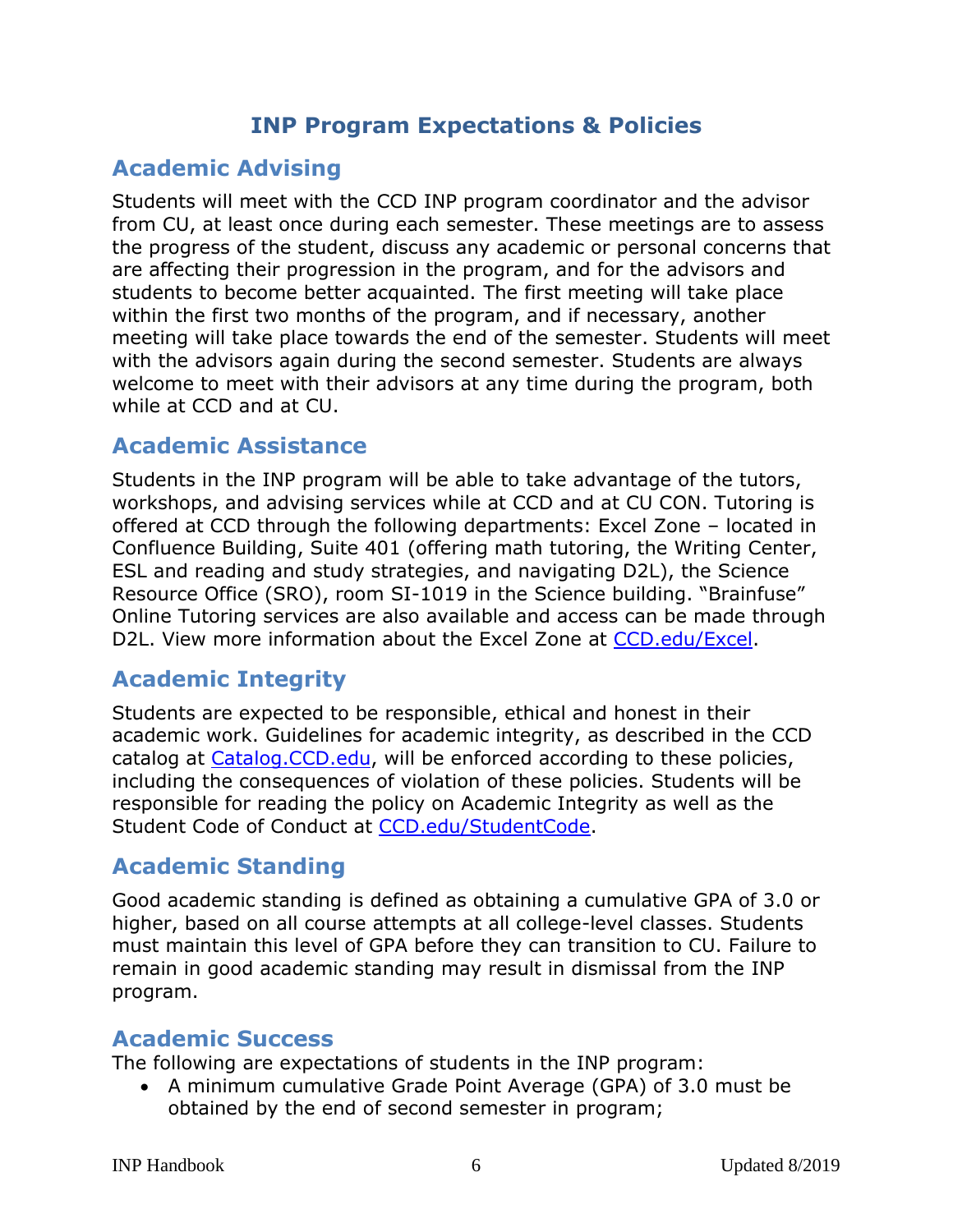- Final grades for any class within the program must be a C or above;
- Ability to use D2L;
- Use of student e-mail to correspond to program faculty and advisors;
- **Effective communication skills;**
- Proper writing skills and knowledge of or ability to learn APA style for papers; and
- Adherence to the guidelines of the syllabi of all classes.

### <span id="page-6-0"></span>**APA Writing Style**

Students are expected to know American Psychological Association (APA) formatting for all NUR class papers. The APA Manual is required for this class and must be followed. Assistance with this style can also be received at the Writing Center in the Excel Zone (CNF 401).

### <span id="page-6-1"></span>**Attendance Policies**

Class attendance requirements for all INP required classes are specific for each instructor (i.e. Microbiology, English Composition 2). The INP Coordinator will be alerted via email from the professors if there are attendance issues in any of the INP courses.

If there is an emergency or illness that prevents attendance at the NUR class, it is the responsibility of the student to notify both NUR instructors. Teammates should be notified if they will miss a group project on the day of absence. This must be done in advance of the class through email and D2L. All non-urgent appointments are expected to be made outside of class time.

# <span id="page-6-2"></span>**Civility**

Students in the INP program represent Community College of Denver and are expected to treat instructors and fellow students with consideration and respect, and to be courteous and professional in all learning environments related to the program. Students must abide by program and classroom policies and procedures. Civility also dictates that individuals work together politely, calmly and reasonably to resolve any concerns or disputes using good faith effort. See CCD's Student Code of Conduct and related policies at [CCD.edu/StudentCode.](http://www.ccd.edu/administration/non-academic-departments/office-student-conduct/student-code-conduct)

Any kind of incivility (including, but not limited to, such things as speaking disrespectfully, contesting an instructor's policies or grading in a disrespectful manner, bullying, showing disrespect to an invited speaker, gossiping or sharing inappropriate information about fellow student or staff members on social media or in general, and failing to attempt to resolve concerns about the INP program through the appropriate processes) will not be tolerated and could be grounds for dismissal from the program. All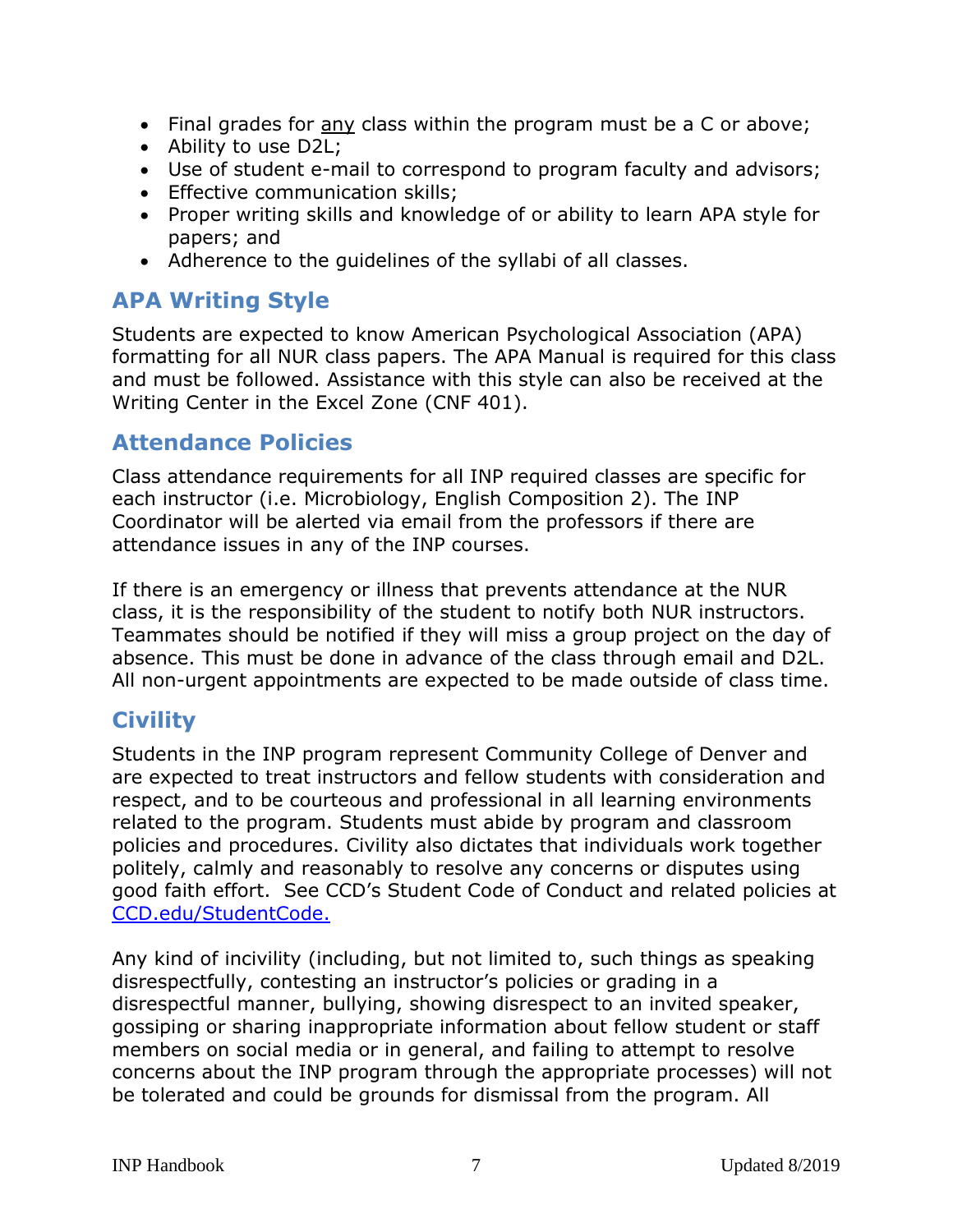students are expected to comply by this basic code of civility while engaged in program activities on the CCD campus as well as the University of Colorado campus facilities.

### <span id="page-7-0"></span>**Clinical Requirements for the University of Colorado College of Nursing**

All admitted students must comply with the clinical education requirements established by the University of Colorado College of Nursing. Students must pass a drug screen, have any criminal activity cleared for admission (completed through a background check), submit proof of all necessary immunizations and complete CPR/Basic Life Support for Health Professionals Certification through the American Heart Association. Failure to complete the necessary paperwork and/or comply with established deadlines may result in the withdrawal of a student's admission to the program.

After the start of the INP spring (second) semester at CCD, students will be required to submit several payments in anticipation of transitioning over to CU CON. These are approximate costs:

- $\bullet$  \$200.00 a non-refundable tuition deposit to reserve the student's place in the traditional nursing program at CU CON. This will be applied towards tuition, fees and/or any other student debt during the first term of attendance at CU CON.
- $\bullet$  \$158.00 a non-refundable fee required of each entering student, payable to American Databank, which includes a background check, drug screen and processing and verifying immunization records and HIPAA/OSHA training, prior to matriculation to CU CON.

### <span id="page-7-1"></span>**Email Policy**

CCD policy states that all communication must be done through your CCD student email account. Any email communication other than your CCD email "@student.cccs.edu" will remain unanswered by CCD faculty, staff or administration. It is your responsibility to check your student email frequently and to address any information communicated through that medium.

### <span id="page-7-2"></span>**Evaluation of Speakers**

Evaluating the strength and effectiveness of guest speakers is a very important component of the INP NUR class. It is critical that instructors know that the speakers they have chosen are appropriate for the topic and convey information in an understandable manner. Completing an evaluation is required of all students and is a part of the overall grade. Please fill out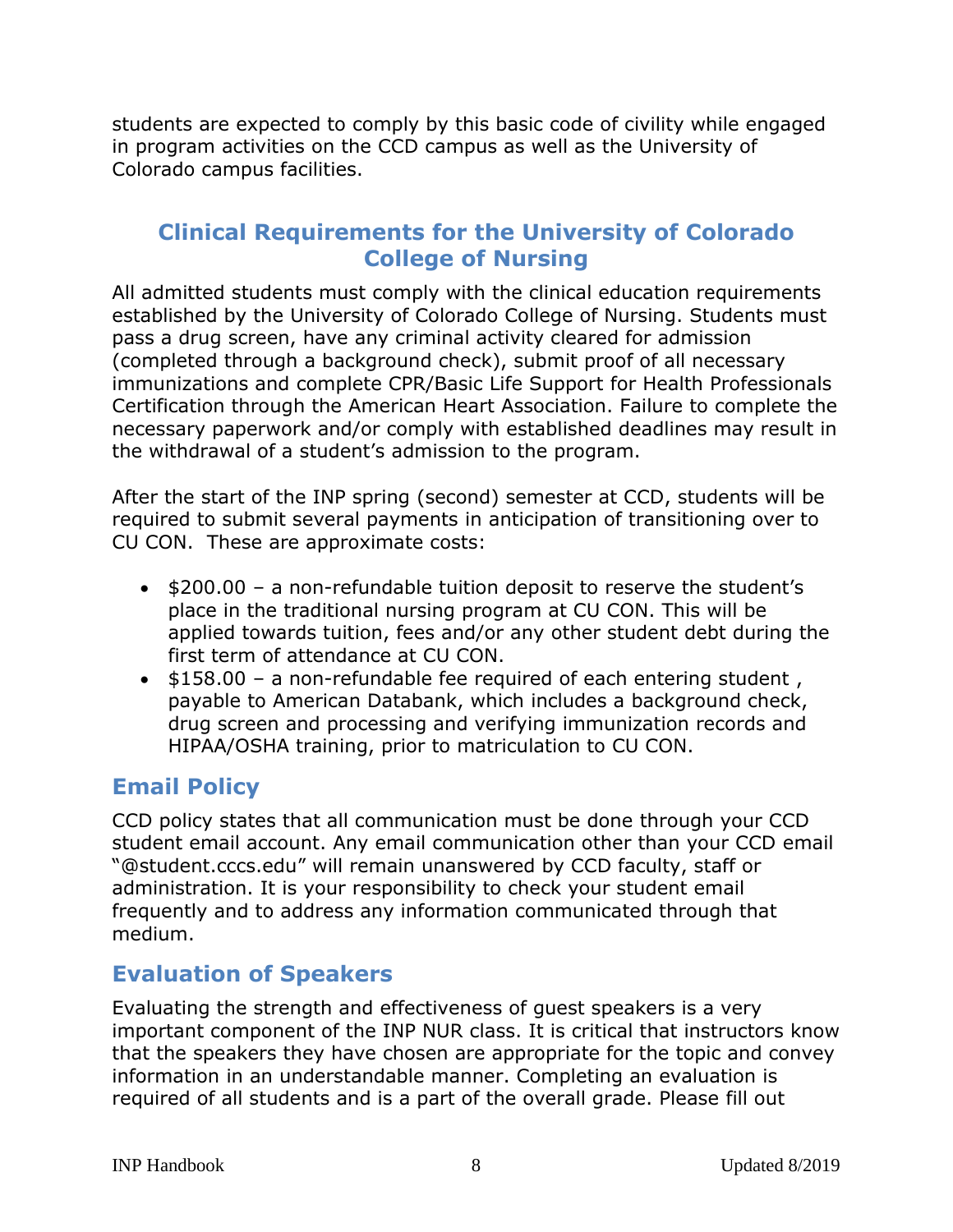these evaluations honestly, but respectfully. These evaluations assist us to select speakers that will enhance the program in the future.

### <span id="page-8-0"></span>**Graduation from CCD**

Applications for graduation must be received by February  $10<sup>th</sup>$  in the year that you are graduating from CCD. Forms must be filled out by the student and submitted to Admissions, Registration and Records by the published deadline (see [CCD.edu/G](http://www.ccd.edu/administration/non-academic-departments/admissions-registration-records/graduation-commencement)rad). Students are encouraged to meet with the Program Coordinator to ensure that all requirements for graduation have been met. Failure to apply for graduation may result in graduation being delayed for a full semester. An incomplete grade will result in a denied graduation. Commencement is held once a year at the end of the spring semester. Diplomas will be mailed to students approximately eight weeks after grades have been posted for the final semester.

### <span id="page-8-1"></span>**Instructional Issues**

The first step in any grade dispute is for the student to discuss their concerns with the faculty member assigned to the course. The best outcome is that resolution will be achieved at this first step. If the student's concern cannot be resolved, the student needs to follow the CCD procedure on filing a complaint or grievance at [CCD.edu/Conflict.](http://www.ccd.edu/administration/non-academic-departments/office-student-conduct/experiencing-conflict)

Any student who is having difficulty in a class unrelated to coursework should discuss the issue with the INP Program Coordinator.

### <span id="page-8-2"></span>**Leave of Absence**

Continued registration is a requirement for active status in the INP Program. If a student needs to interrupt his/her progress in the program, and she/he is in good academic standing, then a Leave of Absence (LOA) may be requested, not to exceed one calendar year. To initiate the request, the student must complete the LOA form with the INP Program Coordinator at CCD. INP administrators will determine if the LOA is warranted. Students may not take an LOA for academic reasons.

A student may be granted the LOA for up to one academic year (fall, spring and summer semesters). If a student is granted the LOA, the student will halt the program until she/he can join the next cohort. The student will be expected to notify the Program Coordinator of their intent to return by June 1st. Failure to do so warrants dismissal from the program. If a student petitions for the LOA after the designated drop/add period for a semester, then he/she will be subject to full payment of tuition for that semester. If the student is receiving financial aid, then she/he must also provide the Office of Financial Aid notice of the LOA. See the policy regarding the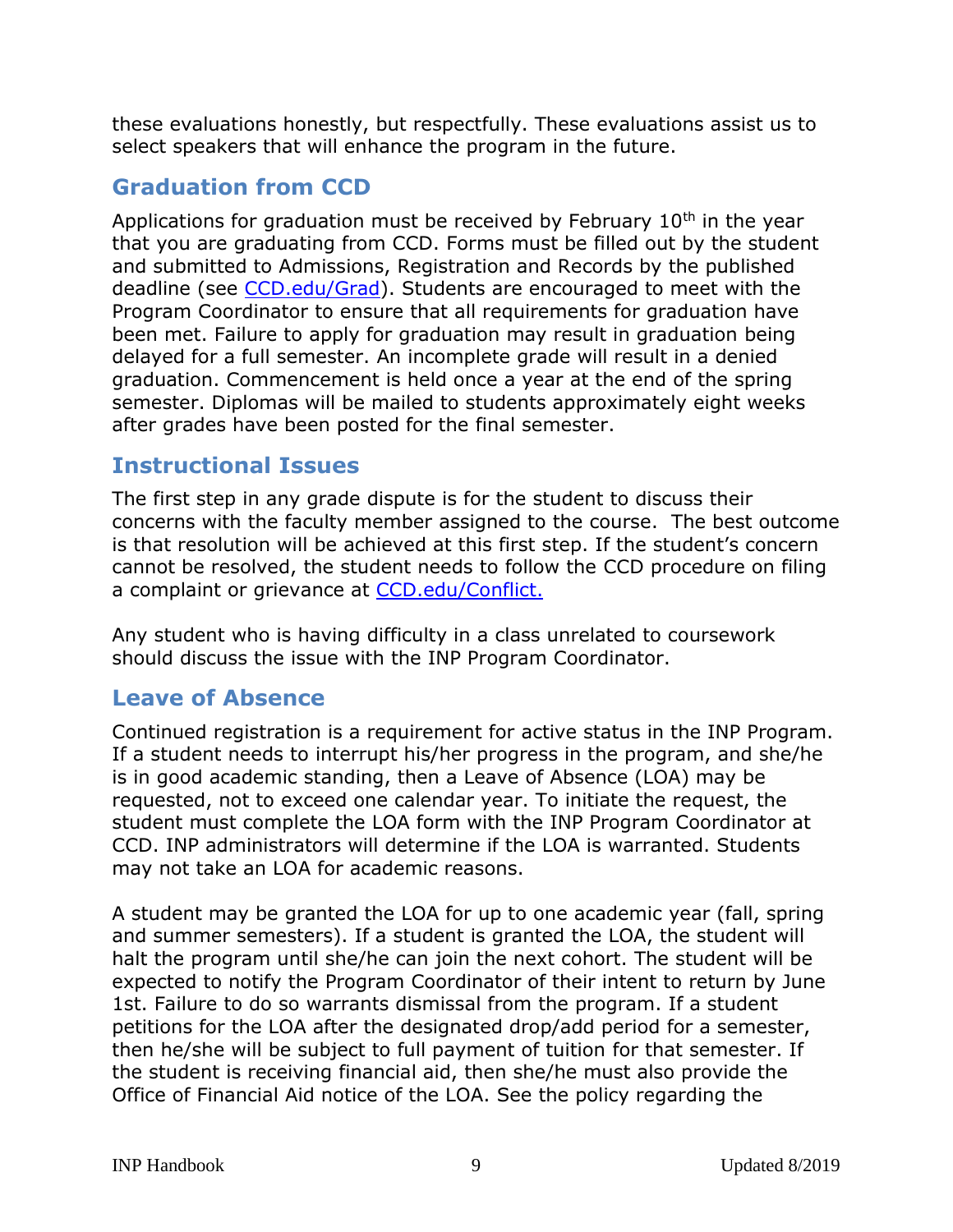withdrawing of a class at [CCD.edu/Class-Withdraw.](http://www.ccd.edu/docs/withdrawing-classes-brochure) Students wishing to take classes during the LOA must first discuss this with the INP program coordinator.

### <span id="page-9-0"></span>**New Student Orientation**

There is a mandatory orientation for the INP program. This is typically the week before fall classes begin at CCD. Attendance is required and no exceptions will be made. If a student cannot attend the orientation, they will need to withdraw from the program and reapply the following spring, if desired. Students are expected to make arrangements to have the entire day free for orientation events. Once students are accepted, the orientation agenda and location will be mailed to all accepted students. Orientation includes touring the AMC campus.

## <span id="page-9-1"></span>**Orientation at CU CON**

After graduation from CCD and prior to starting classes at CU CON, students will be required to attend a CU CON orientation at the Anschutz campus. Details regarding the orientation will be sent to students during the second semester of the INP program at CCD.

## <span id="page-9-2"></span>**Professional Behavior**

It is expected that students in the INP program will dress professionally when performing service learning, giving presentations, or when otherwise representing the program outside in the community. Students will be learning about the professional nursing behaviors that will be expected of them while in the program and these behaviors can be found on the [CU CON](http://www.ucdenver.edu/academics/colleges/nursing/students/Documents/CONStudentHandbook%20%28Final%20rev%29%20%289%29.pdf)  [website](http://www.ucdenver.edu/academics/colleges/nursing/students/Documents/CONStudentHandbook%20%28Final%20rev%29%20%289%29.pdf) (see approximately page 30 of the handbook.)

### <span id="page-9-3"></span>**Service Learning**

During the NUR class, students will be required to participate in a service learning project. Students are expected to represent CCD and the INP program by conducting themselves in a professional manner during all of their volunteer experiences. See also the section on Professional Behavior (above).

### <span id="page-9-4"></span>**Withdrawal from Program**

If a student intends to withdraw from the program, then he/she must first meet with the CCD INP Program Coordinator and complete the Program Withdrawal Form. It is the responsibility of the student to drop courses, if he/she so chooses. No refund for any paid fees will be given. If a student is interested in returning to the INP program after withdrawing, he or she must reapply and be re-accepted into the program. If a student is accepted, he or she may be required to start the program over and retake some or all of the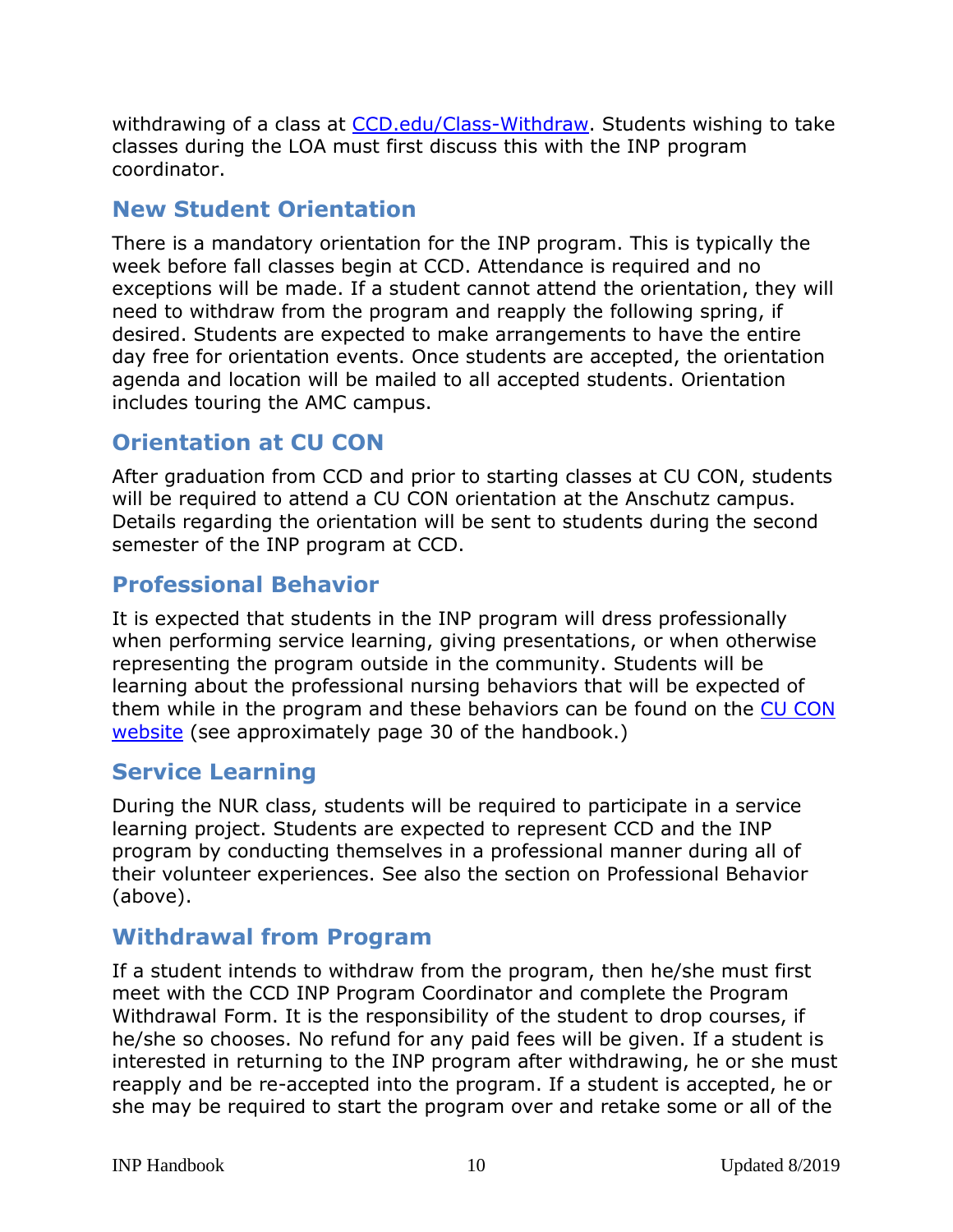classes already taken. Students must also refer to CCD's withdrawal from class policy, if applicable (see [CCD.edu/Class-Withdraw\)](http://www.ccd.edu/docs/withdrawing-classes-brochure).

### <span id="page-10-0"></span>**Working While in INP Program**

The demands of the INP program are such that working full-time while meeting the requirements and rigor of the courses would be difficult. The INP program should be considered a full-time job – one which requires flexibility and availability. Much of the NUR course consists of group work, and students need to meet outside of class to work on projects and papers. A student's grade is determined, in part, on how well they perform in their group and their willingness to meet. Having a schedule that allows for this kind of interaction will best suit a student.

While students can and do work while in the program, the best circumstance to do both would be to have a flexible job or one where the student's supervisor is knowledgeable about the rigors of a nursing program. Reducing work hours as a student progresses throughout the program could also be of benefit. In either case, it is expected that a student enrolled in the INP program will prioritize school commitments.